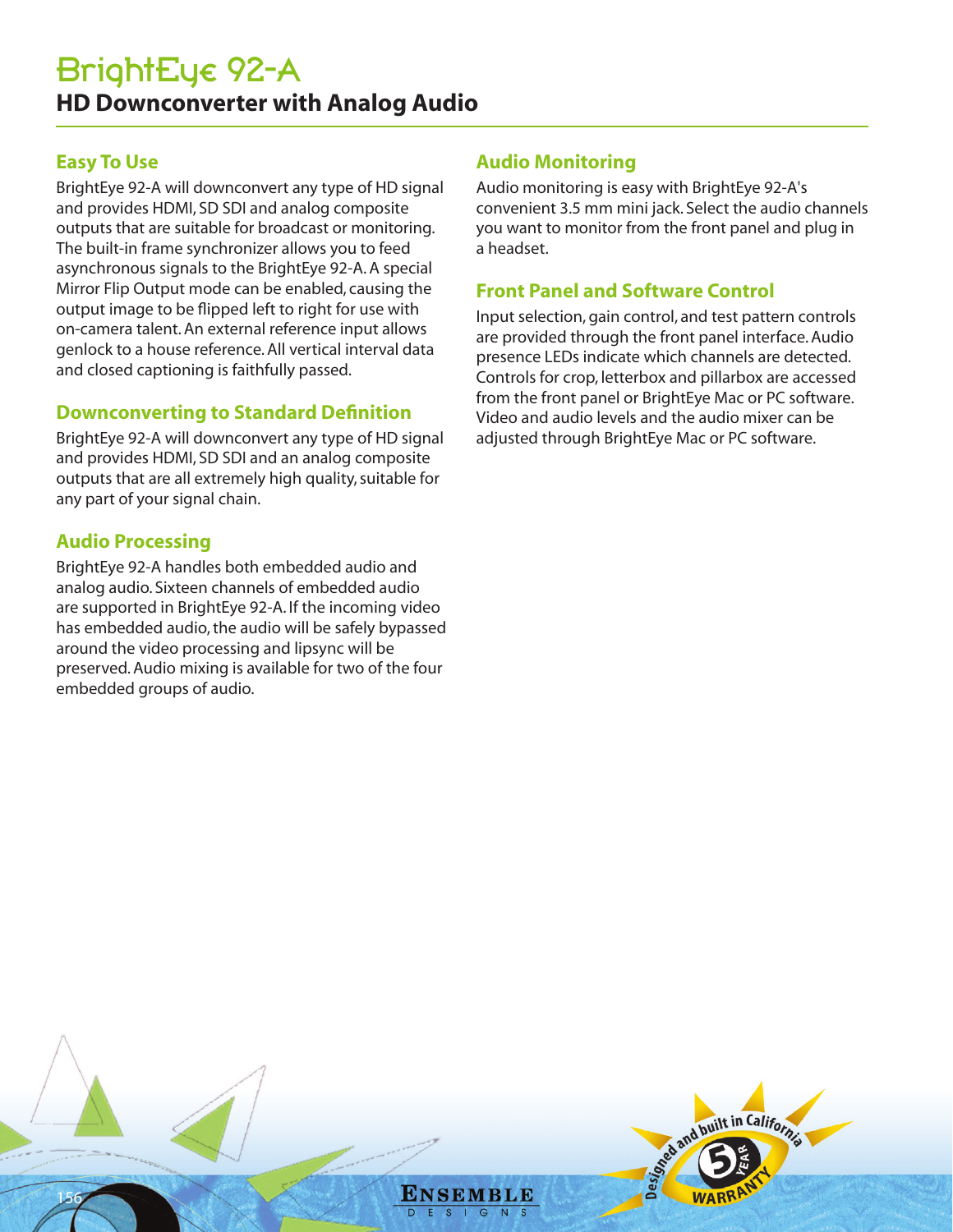# BrightEye 92-A **HD Downconverter with Analog Audio**





### **Features**

- **• Downconversion for monitoring or broadcast**
- **• SD SDI, HDMI, analog composite video outputs**
- **• Analog audio inputs and outputs**
- **• Analog audio monitor output**
- **• Mirror output mode for on-camera talent**
- **• Graticule and Safe Title generator**
- **• Frame sync**
- **• 12 and 16 bit processing**
- **• Passes embedded audio**

157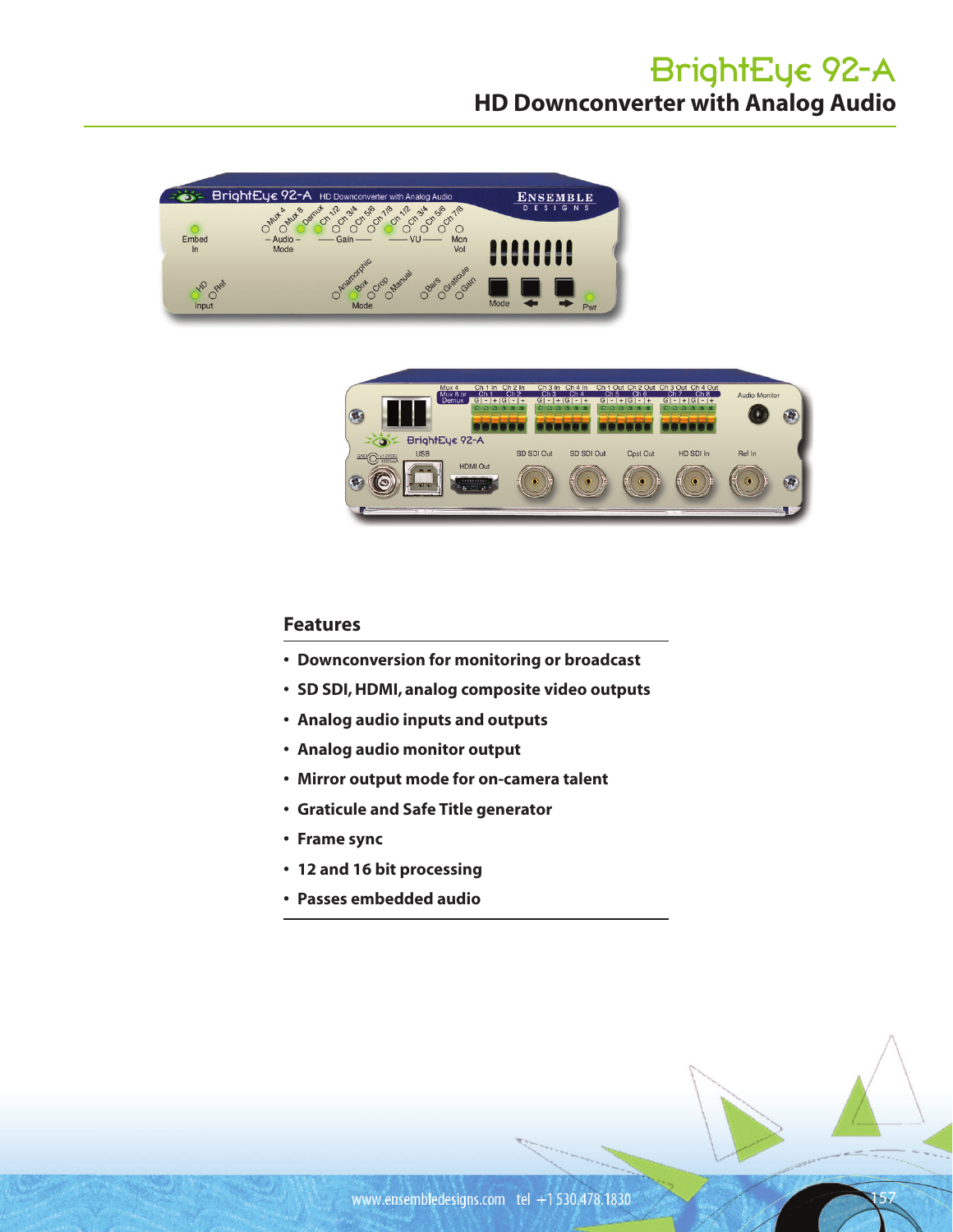# BrightEye 92-A **HD Downconverter with Analog Audio**

### **Serial Digital Input**

| Number                                    | 0ne                          |
|-------------------------------------------|------------------------------|
| Signal Type                               | 1.485 Gb/s HD Serial Digital |
|                                           | (SMPTE 274M, 292M or 296M)   |
| Impedance                                 | 750                          |
| Return Loss                               | $>15$ dB                     |
| Max Cable Length                          | 100 meters for 1.485 Gb/s    |
| <b>Automatic Input Cable Equalization</b> |                              |

#### **Reference Input**

| Number      | 0ne                                     |
|-------------|-----------------------------------------|
| <b>Type</b> | 1 V P-P Composite Video, PAL or NTSC or |
|             | Tri-Level Sync                          |
| Impedance   | 75 O                                    |
| Return Loss | $>40$ dB                                |

### **Analog Video Output**

| Number       | 0 <sub>ne</sub>                    |
|--------------|------------------------------------|
| <b>Type</b>  | Composite PAL or NTSC              |
| <b>Delay</b> | Adjustable from 1 field to 1 frame |
| Return Loss  | $>40$ dB                           |
| Output       | $DC < 100$ mV                      |

#### **Serial Digital Output**

| Number           | Two                                |
|------------------|------------------------------------|
| <b>Type</b>      | <b>SD Serial Digital</b>           |
|                  | 270 Mb/s SMPTE 259M                |
| Delay            | Adjustable from 1 field to 1 frame |
| Processing       | 12 and 16 bit                      |
| Impedance        | $75 \Omega$                        |
| Return Loss      | $>15$ dB                           |
| Max Cable Length | 300 meters                         |

#### **HD Standards Supported**

158

1080i (SMPTE 274M -4,5,6) 50, 59.94 or 60 Hz 720p (SMPTE 296M -1,2,3) 50, 59.94 or 60 Hz 1080p (SMPTE 274M -9,10,11) 23.98, 24, 25 Hz 1080sF (RP211 -14,15,16) 23.98, 24, 25 Hz



| <b>Number</b>             | Eight (selectable as inputs or outputs) |
|---------------------------|-----------------------------------------|
| <b>Type</b>               | <b>Balanced</b>                         |
| Impedance                 | $>15K$ $\Omega$                         |
| Max Input Level           | 24 dBu                                  |
| <b>CMRR</b>               | >60 dB, 20 Hz to 10 KHz                 |
| <b>Ouantization</b>       | 24 bits, 128 x oversampled              |
| Sample Rate               | 48 KHz                                  |
| Reference Level           | $-10$ dBu or $+4$ dBu                   |
| <b>Frequency Response</b> | $\pm$ 0.1 dB, 20 Hz to 20 KHz           |
| Crosstalk                 | $<$ 106 dB                              |
| Dynamic Range             | $>106$ dB                               |

## **Analog Audio Outputs**

| Number                    | Eight (selectable as inputs or outputs) |
|---------------------------|-----------------------------------------|
| <b>Type</b>               | <b>Balanced, transformerless</b>        |
| Impedance                 | $30\Omega$                              |
| Maximum Output Level      | 24 dBu                                  |
| Resolution                | 24 bits, 128 x oversampled              |
| Reference Level           | $-10$ dBu or $+4$ dBu                   |
| <b>Frequency Response</b> | $\pm$ 0.1 dB, 20 Hz to 20 KHz           |
| Crosstalk                 | $<$ 106 dB                              |
| <b>Dynamic Range</b>      | $>106$ dB                               |

## **Embedded Output (In Serial Output)**

| Group Assign     | Two of four groups |  |
|------------------|--------------------|--|
| Channels         | Sixteen passed     |  |
| <b>Bit Depth</b> | 24 Bit             |  |

#### **HDMI Output**

| Number    | 0ne                    |
|-----------|------------------------|
| Connector | HDMI                   |
| Type      | <b>Follows SDI out</b> |

## **Audio Monitoring Output**

| Number                        | One (select from sixteen channels)                            |
|-------------------------------|---------------------------------------------------------------|
| Connector                     | 3.5 mm stereo mini jack                                       |
| <b>General Specifications</b> |                                                               |
| Size                          | 5.63" W x 1.65" H x 5.98" D                                   |
|                               | $(143 \text{ mm} \times 42 \text{ mm} \times 152 \text{ mm})$ |
|                               | including connectors and flange                               |
| Weight                        | $1$ lb $8$ oz                                                 |
| $D_{\alpha}$                  | 12141214                                                      |

Power 2012 12 volts, 12 watts (100-230 VAC modular power supply) Temperature Range 0 to 40° C ambient (all specs met) Relative Humidity 0 to 95%, non-condensing Altitude 0 to 10,000 ft.

**ENSEMBLE** D E S I G N S